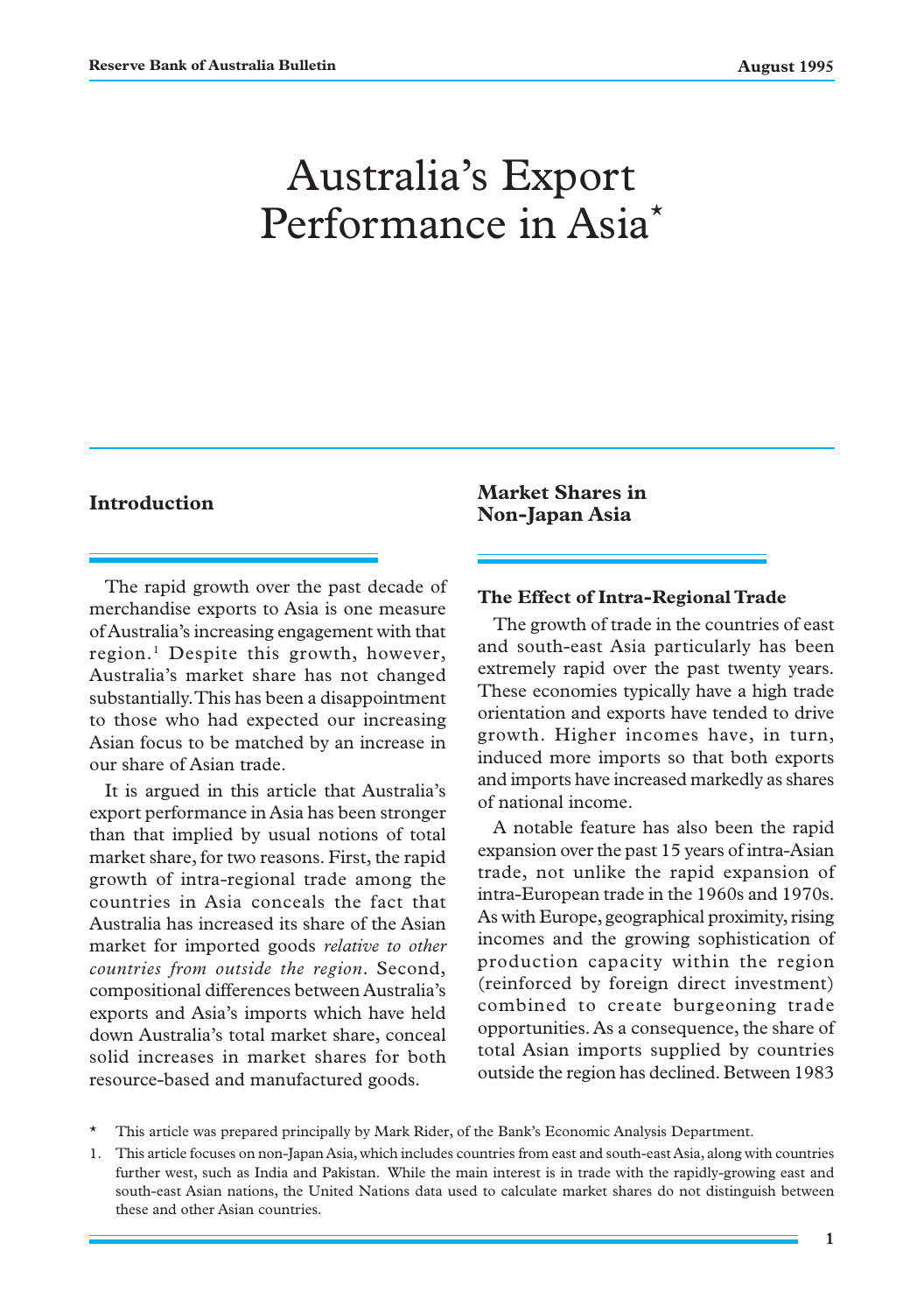and 1994, the share of non-Japan Asia's imports sourced from within the region rose from 26 per cent to 39 per cent (Table 1). Most of this rise was at the expense of other developing countries; the share of imports purchased from the industrial countries fell slightly. Australia's share has remained fairly steady at around  $2^{1/2}$  per cent since the early 1980s.

Graph 1 shows Australia's total market share relative to other suppliers from outside the region over the past decade. It shows a gradual

|                     | (US\$ billion) |                |                                                 |        |                |                |                                                 |                            |                |                   |                            |            |
|---------------------|----------------|----------------|-------------------------------------------------|--------|----------------|----------------|-------------------------------------------------|----------------------------|----------------|-------------------|----------------------------|------------|
|                     | 1983           | 1984           | 1985                                            | 1986   | 1987           | 1988           | 1989                                            | 1990                       | 1991           | 1992              | 1993                       | 1994       |
| <b>Industrial</b>   |                |                |                                                 |        |                |                |                                                 |                            |                |                   |                            |            |
| countries           | 101.2          | 109.5          | 113.8                                           | 127.6  | 155.0          | 197.1          | 215.9                                           | 238.2 266.7                |                |                   | 296.7 337.6 401.4          |            |
| % of total          | (55.8)         | (56.2)         | (54.6)                                          | (58.7) | (57.8)         | (57.3)         | (56.6)                                          | (55.6)                     | (55.0)         | (52.7)            | (53.6)                     | (54.6)     |
| Japan               | 39.9           | 44.4           | 46.2                                            | 52.0   | 61.6           | 77.0           | 82.4                                            |                            | 89.3 105.3     | 117.1 136.2 155.4 |                            |            |
|                     | (22.0)         | (22.8)         | (22.2)                                          | (23.9) | (23.0)         | (22.4)         | (21.6)                                          | (20.8)                     | (21.7)         |                   | $(20.8)$ $(21.6)$ $(21.2)$ |            |
| Europe              | 26.2           | 27.5           | 31.4                                            | 38.3   | 47.0           | 53.7           | 59.5                                            | 69.9                       | 73.2           | 83.2              |                            | 96.8 118.3 |
|                     | (14.4)         | (14.1)         | (15.1)                                          | (17.6) | (17.5)         | (15.6)         | (15.6)                                          | (16.3)                     | (15.1)         | (14.8)            | (15.4)                     | (16.1)     |
| United              |                |                |                                                 |        |                |                |                                                 |                            |                |                   |                            |            |
| <b>States</b>       | 26.8           | 28.3           | 26.9                                            | 27.5   | 33.8           | 48.4           | 55.3                                            | 58.1                       | 64.5           | 70.1              | 78.1                       | 98.6       |
|                     | (14.7)         | (14.5)         | (12.9)                                          | (12.7) | (12.6)         | (14.1)         | (14.5)                                          | (13.5)                     | (13.3)         | (12.5)            | (12.4)                     | (13.4)     |
| Australia           | 4.2            | 5.1            | 5.3                                             | 5.2    | 6.3            | 8.7            | 9.9                                             | 11.1                       | 13.1           | 14.8              | 15.1                       | 17.6       |
|                     | (2.3)          | (2.6)          | (2.5)                                           | (2.4)  | (2.4)          | (2.5)          | (2.6)                                           | (2.6)                      | (2.7)          | (2.6)             | (2.4)                      | (2.4)      |
| Canada              | 3.0            | 3.1            | 3.0                                             | 3.2    | 4.1            | 6.3            | 5.5                                             | 5.9                        | 6.8            | 6.4               | 5.5                        | 5.8        |
|                     | (1.6)          | (1.6)          | (1.5)                                           | (1.5)  | (1.5)          | (1.8)          | (1.4)                                           | (1.4)                      | (1.4)          | (1.1)             | (0.9)                      | (0.8)      |
| New Zealand 0.7     |                | 0.7            | 0.7                                             | 0.8    | 1.0            | 1.4            | 1.4                                             | 1.5                        | 1.7            | 1.9               | 2.1                        | 2.3        |
|                     | (0.4)          | (0.4)          | (0.3)                                           | (0.4)  | (0.4)          | (0.4)          | (0.4)                                           | (0.3)                      | (0.3)          | (0.3)             | (0.3)                      | (0.3)      |
| Other $\star$       | 0.6            | 0.4            | 0.3                                             | 0.5    | 1.2            | 1.7            | 2.0                                             | 2.6                        | 2.3            | 3.3               | 3.9                        | 3.4        |
|                     | (0.3)          | (0.2)          | (0.1)                                           | (0.2)  | (0.5)          | (0.5)          | (0.5)                                           | (0.6)                      | (0.5)          | (0.6)             | (0.6)                      | (0.5)      |
| Developing          |                |                |                                                 |        |                |                |                                                 |                            |                |                   |                            |            |
| countries           | 80.3           | 85.3           | 94.5                                            | 89.9   |                |                | 113.1 146.6 165.9 190.5 218.5 265.9 292.1 333.5 |                            |                |                   |                            |            |
| % of total          | (44.2)         | (43.8)         | (45.4)                                          | (41.3) | (42.2)         | (42.7)         | (43.4)                                          | $(44.4)$ $(45.0)$ $(47.3)$ |                |                   | (46.4)                     | (45.4)     |
| Non-Japan<br>Asia   | 47.1           | 54.2           | 57.4                                            | 59.1   | 80.2           | 108.8 126.5    |                                                 | 149.8 184.5                |                | 220.1 239.7 284.5 |                            |            |
|                     |                |                |                                                 |        |                |                |                                                 |                            |                |                   |                            |            |
| Middle East 19.6    | (25.9)         | (27.8)<br>17.1 | (27.6)<br>21.1                                  | (27.2) | (29.9)<br>14.5 | (31.6)<br>15.4 | (33.1)                                          | (34.9)<br>19.1             | (38.0)<br>18.5 | (39.3)<br>23.1    | (38.1)<br>24.8             | (38.7)     |
|                     |                |                |                                                 | 14.5   |                |                | 17.0                                            |                            |                |                   |                            | 24.8       |
|                     | (10.8)         | (8.8)          | (10.1)                                          | (6.7)  | (5.4)          | (4.5)          | (4.4)                                           | (4.5)                      | (3.8)          | (4.1)             | (3.9)                      | (3.4)      |
| Other<br>developing |                |                |                                                 |        |                |                |                                                 |                            |                |                   |                            |            |
| countries           | 13.6           | 14.0           | 16.0                                            | 16.3   | 18.4           | 22.4           | 22.4                                            | 21.7                       | 15.5           | 21.8              | 27.8                       | 24.2       |
|                     | (7.5)          | (7.2)          | (7.7)                                           | (7.5)  | (6.9)          | (6.5)          | (5.9)                                           | (5.1)                      | (3.2)          | (3.9)             | (4.4)                      | (3.3)      |
| Total               |                |                | 181.6 194.9 208.3 217.5 268.1 343.7 381.8 428.8 |        |                |                |                                                 |                            | 485.2          | 562.5 629.8       |                            | 734.8      |

**Table 1: Source of Non-Japan Asia's Merchandise Imports**

\* The United Nations classify Israel and South Africa as industrial countries. This may also contain a small discrepancy between the total and the sum of individual countries.

Sources: United Nations, *International Trade Statistics Yearbook*.

Department of Foreign Affairs and Trade.

OECD, *Foreign Trade by Commodities*.

IMF, *Direction of Trade*.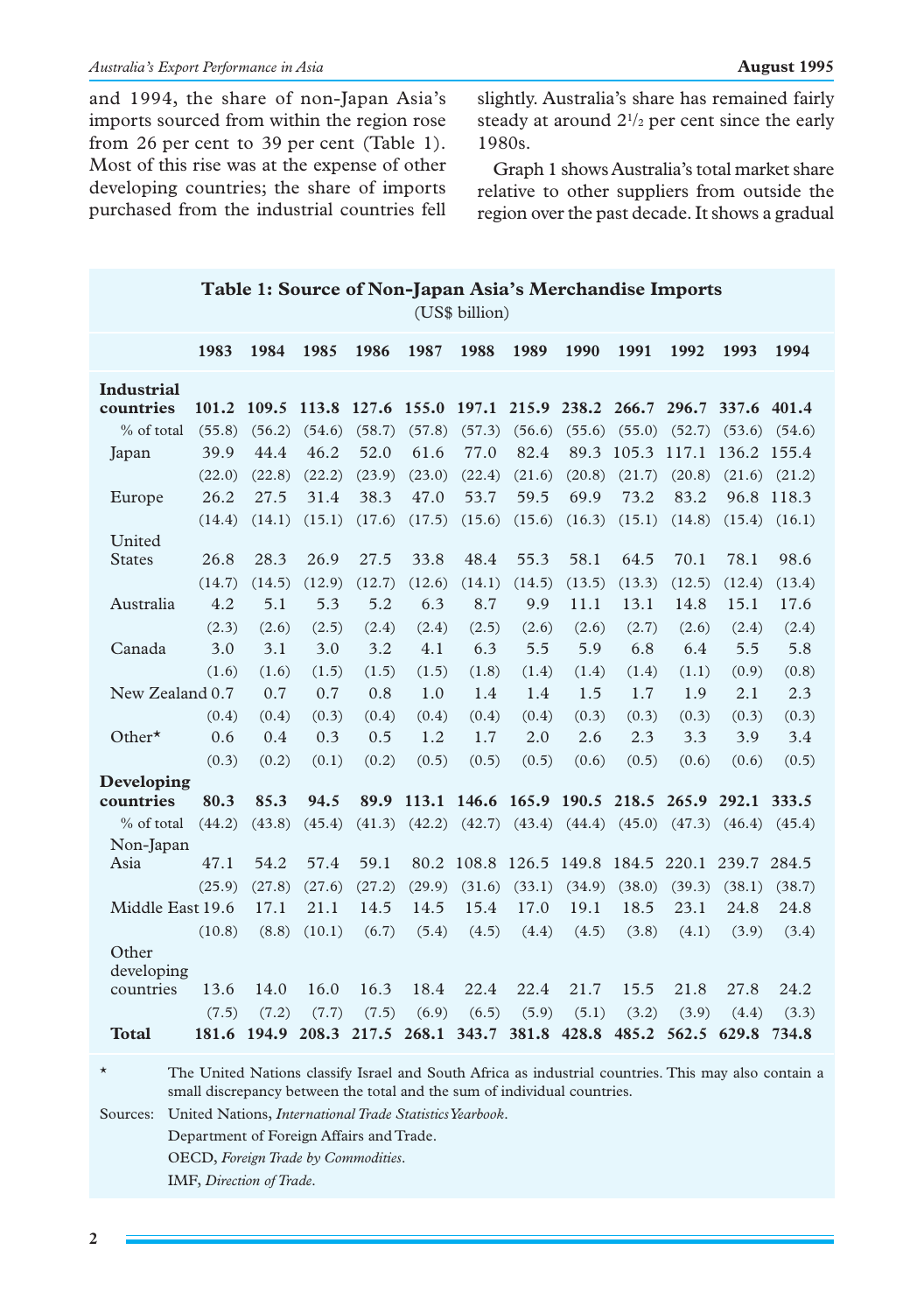#### **Graph 1**



increase, from around 3 per cent to around 4 per cent. Most of this improvement occurred in the late 1980s, when economic growth in Australia was quite strong, which suggests it was more than a cyclical phenomenon.

#### **The Share of Specific Markets**

So much for the overall picture: what about trends in the major components? The value of Australian *manufactured exports* to non-Japan Asia, after very little growth in the early 1980s, grew at an annual rate of 23 per cent (in US\$ terms) between 1985 and 1994. Along with Europe, the US and Japan, Australia's market share of Asian imports of manufactures has declined since 1983, as intra-Asian trade rose sharply. When intraregional trade is excluded, however, Australia's share of the remainder increases, although it remains small (Graph 2). Data are not available beyond 1992 but, given the continued robust growth in Australia's manufactured exports to Asia over recent years, it is likely that Australia's market share has at least held these higher levels.

The performance of *resource-based exports* is little different whether or not intra-Asian trade is excluded (Graph 2). On either basis, Australia's market share has increased strongly since the early 1980s. Excluding intra-Asian trade, our share has risen from a little less than 5 per cent in 1983 to 13 per cent in 1992. The United States, Europe, Japan and Canada have also made gains; the main losers have been oil-producing nations. (Australia still records an increased share if oil-producing countries are excluded from the analysis.) Since 1992, growth of resource-based exports to the region has slowed, suggesting that market share may have levelled out or fallen a little in recent years.

#### **Graph 2**



In contrast to manufacturers and resourcebased exports, Australia's share of *rural exports* has shown little change over this period (Graph 3). For the past decade it has averaged about  $6\frac{1}{2}$  per cent, or around 11 per cent when intra-regional trade is excluded. Over the past decade, industrial countries have accounted for half of the rural commodities imported into non-Japan Asia. The US has contributed over one-third of these, with Europe making up a further 10 per cent. New Zealand's share has risen since the mid 1980s to 21 /2 per cent, while Canada's share has remained at around  $4^{1/2}$  per cent. Australia's rural exports to non-Japan Asia have grown quite solidly over the past couple of years, suggesting its market share has probably changed little since 1992.